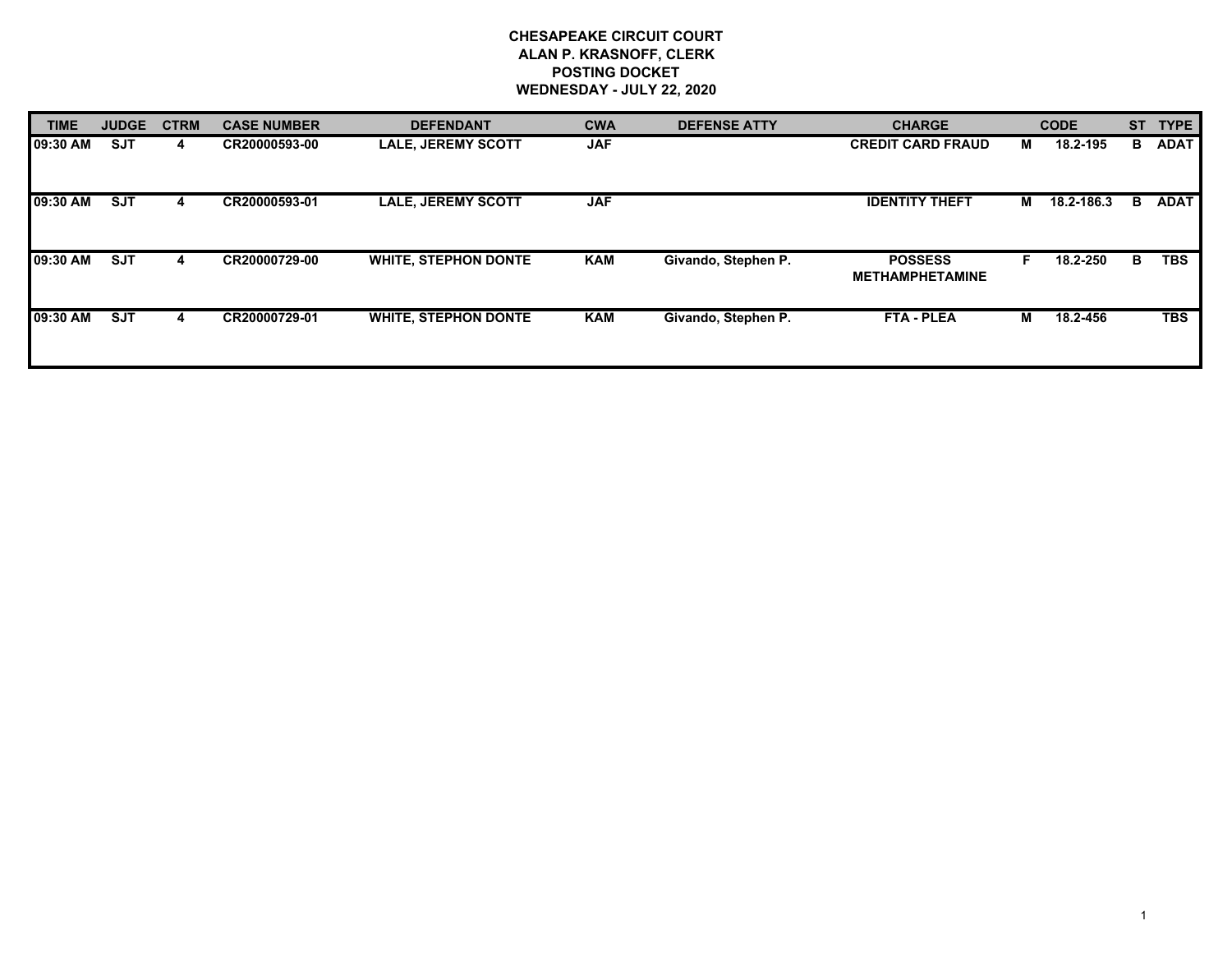## **CHESAPEAKE CIRCUIT COURT CIVIL MOTIONS DOCKET WEDNESDAY, JULY 22, 2020**

| <b>Hearing</b><br>Time | Judge      | Court-<br>room | Case #                    | <b>Plaintiff</b>                                  | <b>Defendant</b>                         | <b>Plaintiff Attorney</b>              |                         | Hearing<br><b>Type</b> | <b>Duration</b> |
|------------------------|------------|----------------|---------------------------|---------------------------------------------------|------------------------------------------|----------------------------------------|-------------------------|------------------------|-----------------|
| 9:00 AM                | <b>JWB</b> | $\mathbf{1}$   | Jones/Kinser              | <b>COMMISSIONERS OF</b><br><b>ACCOUNTS DOCKET</b> |                                          |                                        |                         |                        |                 |
| 11:00 AM               | <b>JWB</b> | <b>WEBX</b>    | CL18006252-00             | <b>EDWARDS, LORI MICHELLE</b>                     | <b>EDWARDS, DONALD PAUL;</b><br>JR       | PRO SE                                 | <b>AMICK, REGINA F</b>  | <b>PL</b>              | 0M1H0D          |
| 14:00 PM               | <b>JWB</b> | <b>WEBX</b>    | CL18007242-00             | *MELVIN, TAMMY T                                  | *POUNCY, ROBERT                          | <b>LARSEN, GREGORY S</b>               | <b>CRUMP, KIM</b>       | <b>AMEN</b>            | 15M 0 H 0 D     |
| 14:00 PM               | <b>JWB</b> | <b>WEBX</b>    | CL18007242-00             | *MELVIN, TAMMY T                                  | *POUNCY, ROBERT                          | <b>LARSEN, GREGORY S</b>               | <b>CRUMP, KIM</b>       | <b>MOT</b>             | 15M 0 H 0 D     |
| 14:00 PM               | <b>JWB</b> | <b>WEBX</b>    | CL18007242-00             | *MELVIN, TAMMY T                                  | *POUNCY, ROBERT                          | <b>LARSEN, GREGORY S</b>               | <b>CRUMP, KIM</b>       | <b>COMP</b>            | 15M 0 H 0 D     |
| 14:00 PM               | <b>JWB</b> | <b>WEBX</b>    | CL19003695-00             | POUNCY, ROBERT                                    | *MELVIN, TAMMY T                         | <b>CRUMP, KIM M</b>                    | <b>CARNES, THOMAS S</b> | <b>PLEA</b>            | 30M 0 H 0 D     |
| 14:00 PM               | <b>JWB</b> | <b>WEBX</b>    | CL19003695-00             | POUNCY, ROBERT                                    | *MELVIN, TAMMY T                         | <b>CRUMP, KIM M</b>                    | <b>CARNES, THOMAS S</b> | <b>DIS</b>             | 15M 0 H 0 D     |
| 09:00 AM               | <b>RAB</b> | $\overline{7}$ | CL20001469-00             | <b>CROXTON, SHARON D</b>                          | <b>CROXTON, STEPEHN</b><br><b>EDWARD</b> | <b>HARDING, DARRELL</b>                | <b>EASON, KURT</b>      | <b>MOT</b>             | 0M1H0D          |
| 10:00 AM               | <b>RAB</b> | <b>WEBX</b>    | CJ19-68-00; CJ19<br>68-01 | CL19008533-00; GOODING, ROBIN ANNABELL            | <b>FULFORD, JASON RAY</b>                | <b>MAURER, PATRICK</b>                 | <b>OXENHAM, CARA</b>    | <b>MOT</b>             | 15M 0 H 0 D     |
| 10:00 AM               | <b>RAB</b> | <b>WEBX</b>    | CJ19-68-00; CJ19<br>68-01 | CL19008533-00; GOODING, ROBIN ANNABELL            | <b>FULFORD, JASON RAY</b>                | <b>MAURER, PATRICK</b>                 | <b>OXENHAM, CARA</b>    | <b>COMP</b>            | 15M 0 H 0 D     |
| 10:45 AM               | <b>RAB</b> | <b>WEBX</b>    | CL19009121-00             | <b>VIOLA, KAITLIN</b>                             | <b>VIOLA, JOSHUA</b>                     | <b>WOOD, LARACHELLE</b>                |                         | <b>FD</b>              | 30M 0 H 0 D     |
| 11:30 AM               | <b>RAB</b> | <b>WEBX</b>    | CL19005951-00             | <b>AMERICAN EXPRESS</b><br><b>NATIONAL BANK</b>   | JUMA, MOHAMMAD                           | <b>DUBOFF, RACHEL A</b>                | <b>PROSE</b>            | <b>DJ</b>              | 15M 0 H 0 D     |
| 11:45 AM               | <b>RAB</b> | <b>WEBX</b>    | CL19006293-00             | <b>AMERICAN EXPRESS</b><br><b>NATIONAL BANK</b>   | <b>GEE, TERRY</b>                        | SAMADNEJAD,<br><b>FARNOUSH</b>         | PRO SE                  | <b>DJ</b>              | 15M 0 H 0 D     |
| 09:00 AM               | <b>SJT</b> | 4              | CL20001371-00             | <b>DAVIS LAW GROUP, P.C.</b>                      | <b>EVANS, KENNETH R</b>                  | <b>BRYANT, SUANNE</b><br><b>HARDEE</b> |                         | DJ                     | 15M 0 H 0 D     |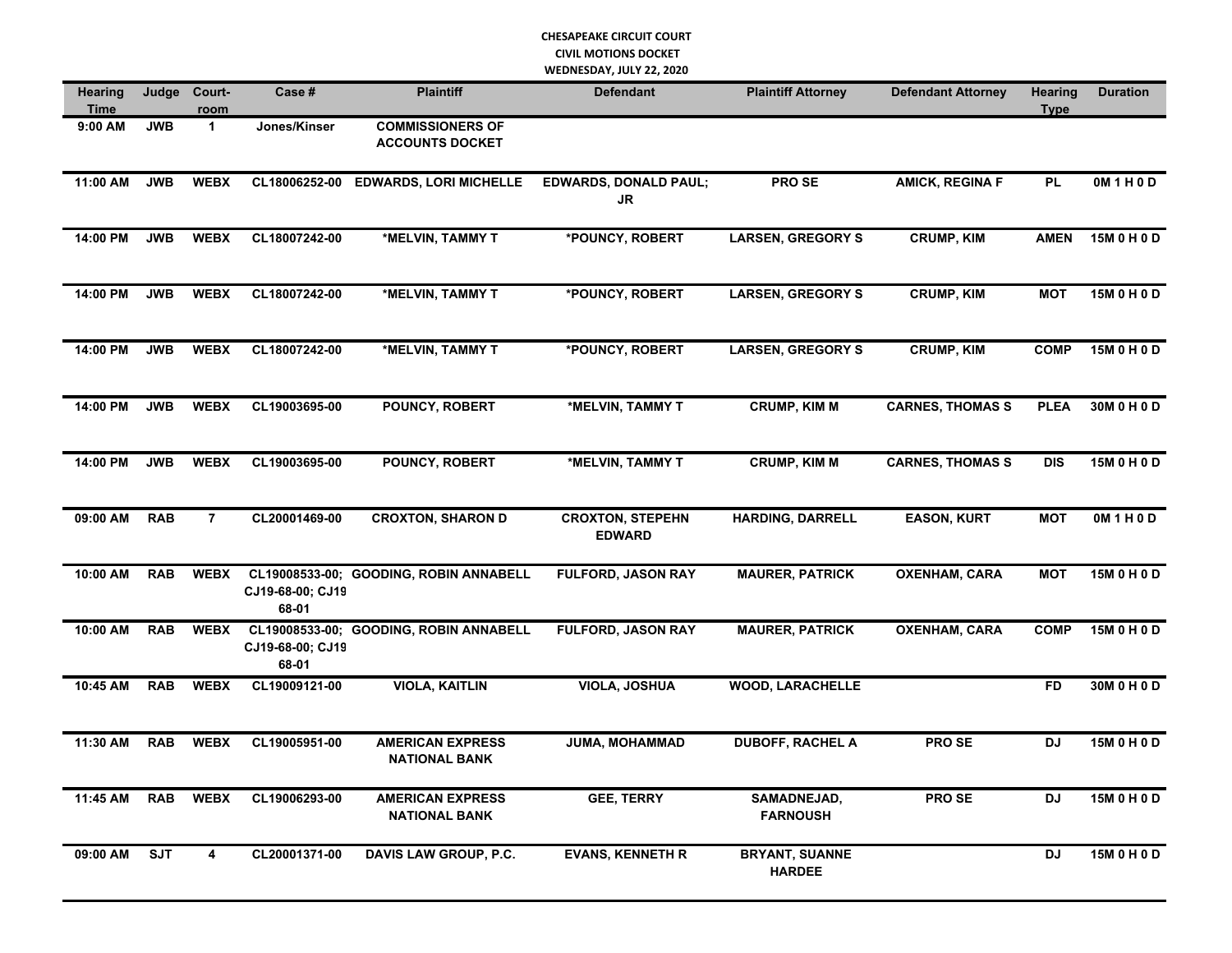## **CHESAPEAKE CIRCUIT COURT CIVIL MOTIONS DOCKET WEDNESDAY, JULY 22, 2020**

| <b>Hearing</b><br>Time | Judge                   | Court-<br>room          | Case#         | <b>Plaintiff</b>                          | <b>Defendant</b>                                       | <b>Plaintiff Attorney</b> | <b>Defendant Attorney</b>  | <b>Hearing</b><br><b>Type</b> | <b>Duration</b> |
|------------------------|-------------------------|-------------------------|---------------|-------------------------------------------|--------------------------------------------------------|---------------------------|----------------------------|-------------------------------|-----------------|
| 09:15 AM               | <b>SJT</b>              | 4                       | CL19007505-00 | <b>ARTEAGADURAN, JOSE</b>                 | ARTEAGADURAN, MEAGHAN LARSEN, GREGORY S<br><b>ROSE</b> |                           | PRO SE                     | <b>FD</b>                     | M H D           |
| 10:00 AM               | <b>SJT</b>              | <b>WEBX</b>             | CL20002888-00 | *WEAVERLING, WILLIAM<br><b>PAGE</b>       | <b>WEAVERLING, DAKOTA</b><br><b>WILLIAM</b>            | <b>SMITH, SANDRA L</b>    | PRO SE                     | <b>APTG</b>                   | 30M 0 H 0 D     |
| 10:30 AM               | <b>SJT</b>              | 4                       | CJ19-90       | IN RE JUVENILE APPEAL                     | IN RE JUVENILE APPEAL                                  |                           | <b>HARDING, DARRELL</b>    | <b>PRES</b>                   | 15M 0 H 0 D     |
| 10:45 AM               | <b>SJT</b>              | $\overline{4}$          | CL20003772-00 | <b>SMITH, BARBARA L</b>                   | SMITH, GREGORY L                                       | PETERSON, JENNIFER        |                            | <b>PL</b>                     | OM1H0D          |
| 12:00 PM               | <b>SJT</b>              | <b>WEBX</b>             | CL19005868-00 | <b>BOURCET, KELLY</b>                     | <b>BOURCET, JOHN C</b>                                 | <b>HUGHES, ASHLEY E</b>   | <b>SIX, CATHERINE M</b>    | <b>SC</b>                     | 0M1H0D          |
| 14:00 PM               | <b>SJT</b>              | $\overline{4}$          | CL19005564-00 | <b>COMMONWEALTH</b>                       | *JOHNSON, CARL STANLEY                                 | <b>BURRELL, KAREN J</b>   | PRO SE                     | <b>FOF</b>                    | MHD             |
| 14:00 PM               | $\overline{\text{SJT}}$ | $\overline{\mathbf{4}}$ | CL20000907-00 | <b>COMMONWEALTH OF</b><br><b>VIRGINIA</b> | *CROSS, DWAYNE LAMAR                                   | <b>BURRELL, KAREN J</b>   | <b>PROSE</b>               | <b>FOF</b>                    | M H D           |
| 14:00 PM               | <b>SJT</b>              | 4                       | CL20000908-00 | <b>COMMONWEALTH OF</b><br><b>VIRGINIA</b> | *AYERS, SHANTE LAVELLE                                 | <b>BURRELL, KAREN J</b>   |                            | <b>FOF</b>                    | M H D           |
| 14:00 PM               | <b>SJT</b>              | 4                       | CL20001056-00 | <b>COMMONWEALTH OF</b><br><b>VIRGINIA</b> | *FAULKS, FULLER ANTRON                                 | <b>BURRELL, KAREN J</b>   |                            | <b>FOF</b>                    | M H D           |
| 14:00 PM               | <b>SJT</b>              | 4                       | CL20001057-00 | <b>COMMONWEALTH OF</b><br><b>VIRGINIA</b> | *JEFFERSON, ANTONIO<br><b>LAMON; JR</b>                | <b>BURRELL, KAREN J</b>   | PRO SE                     | <b>FOF</b>                    | MHD             |
| 14:00 PM               | <b>SJT</b>              | 4                       | CL20002505-00 | <b>COMMONWEALTH OF</b><br><b>VIRGINIA</b> | *HANSFORD, JUSTIN                                      | <b>BURRELL, KAREN J</b>   | <b>PROSE</b>               | <b>FOF</b>                    | M H D           |
| 14:00 PM               | <b>SJT</b>              | $\overline{4}$          | CL20003177-00 | <b>COMMONWEALTH OF</b><br><b>VIRGINIA</b> | *GRAY, CAMEO                                           | <b>BURRELL, KAREN J</b>   | <b>PROSE</b>               | <b>FOF</b>                    | M H D           |
| 14:00 PM               | <b>SJT</b>              | 4                       | CL20003418-00 | <b>COMMONWEALTH OF</b><br><b>VIRGINIA</b> | *GREGORY, ADAM LEE                                     | <b>BURRELL, KAREN J</b>   | <b>PROSE</b>               | <b>FOF</b>                    | M H D           |
| 09:00 AM               | <b>TSW</b>              | <b>WEBX</b>             | CL18003492-00 | <b>KISSEL, NANCY L</b>                    | *LACAILLADE, BEULAH                                    | <b>OWEN, STEVEN G</b>     | <b>BUTLER, JOHN G; III</b> | <b>COMP</b>                   | 15M 0 H 0 D     |